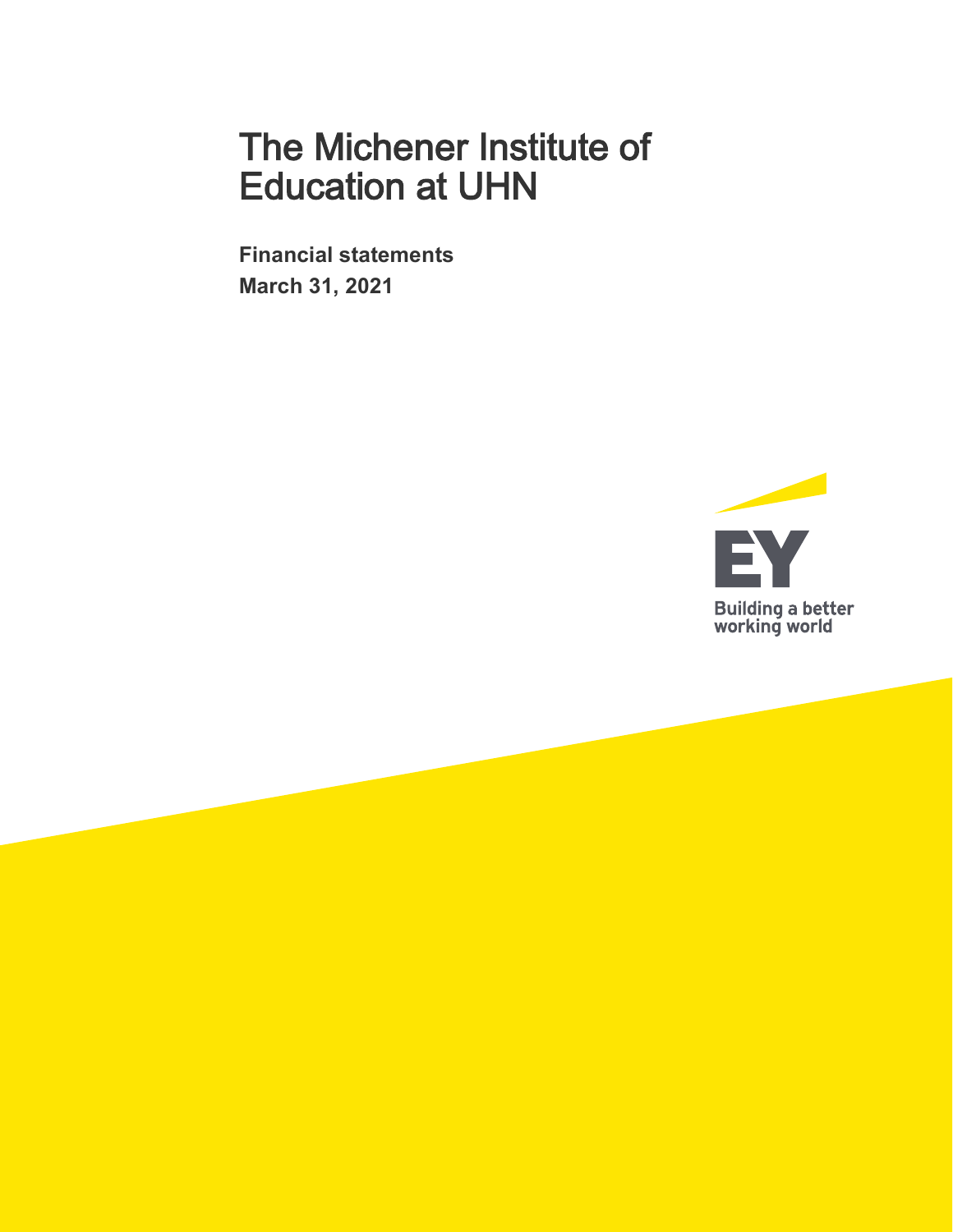# **Independent auditor's report**

### To the Board of Governors of **The Michener Institute of Education at UHN**

#### **Opinion**

We have audited the financial statements of **The Michener Institute of Education at UHN** ["Michener"], which comprise the statement of financial position as at March 31, 2021 and the statement of operations, statement of changes in net assets, statement of remeasurement gains (losses) and statement of cash flows for the year then ended, and notes to the financial statements, including a summary of significant accounting policies.

In our opinion, the accompanying financial statements present fairly, in all material respects, the financial position of Michener as at March 31, 2021 and its results of operations and its cash flows for the year then ended in accordance with Canadian public sector accounting standards.

### **Basis for opinion**

We conducted our audit in accordance with Canadian generally accepted auditing standards. Our responsibilities under those standards are further described in the *Auditor's responsibilities for the audit of the financial statements*  section of our report. We are independent of Michener in accordance with the ethical requirements that are relevant to our audit of the financial statements in Canada, and we have fulfilled our other ethical responsibilities in accordance with these requirements. We believe that the audit evidence we have obtained is sufficient and appropriate to provide a basis for our opinion.

### **Responsibilities of management and those charged with governance for the financial statements**

Management is responsible for the preparation and fair presentation of the financial statements in accordance with Canadian public sector accounting standards, and for such internal control as management determines is necessary to enable the preparation of financial statements that are free from material misstatement, whether due to fraud or error.

In preparing the financial statements, management is responsible for assessing Michener's ability to continue as a going concern, disclosing, as applicable, matters related to going concern and using the going concern basis of accounting unless management either intends to liquidate Michener or to cease operations, or has no realistic alternative but to do so.

Those charged with governance are responsible for overseeing Michener's financial reporting process.

#### **Auditor's responsibilities for the audit of the financial statements**

Our objectives are to obtain reasonable assurance about whether the financial statements as a whole are free from material misstatement, whether due to fraud or error, and to issue an auditor's report that includes our opinion. Reasonable assurance is a high level of assurance, but is not a guarantee that an audit conducted in accordance with Canadian generally accepted auditing standards will always detect a material misstatement when it exists. Misstatements can arise from fraud or error and are considered material if, individually or in the aggregate, they could reasonably be expected to influence the economic decisions of users taken on the basis of these financial statements.

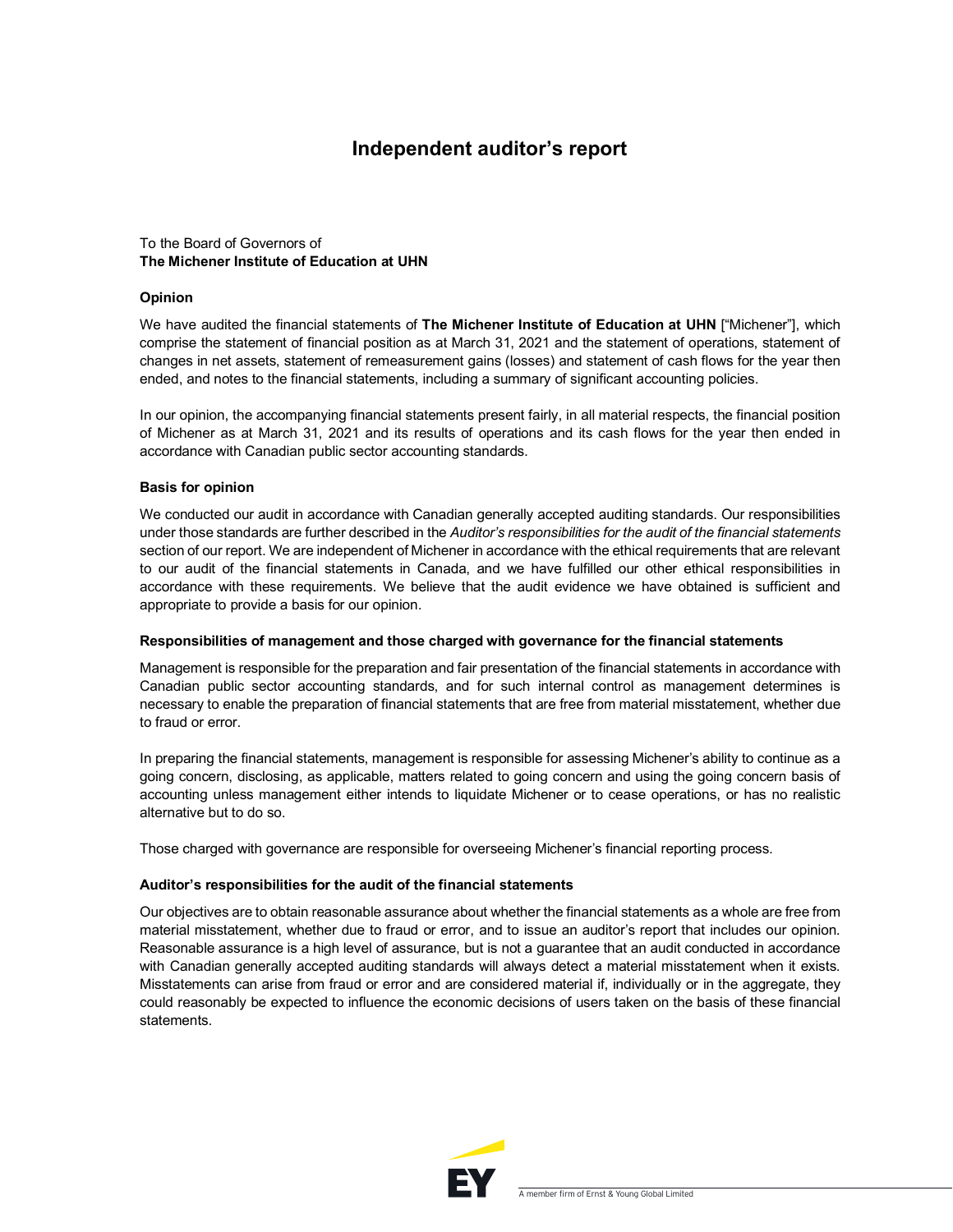As part of an audit in accordance with Canadian generally accepted auditing standards, we exercise professional judgment and maintain professional skepticism throughout the audit. We also:

- Identify and assess the risks of material misstatement of the financial statements, whether due to fraud or error, design and perform audit procedures responsive to those risks, and obtain audit evidence that is sufficient and appropriate to provide a basis for our opinion. The risk of not detecting a material misstatement resulting from fraud is higher than for one resulting from error, as fraud may involve collusion, forgery, intentional omissions, misrepresentations, or the override of internal control.
- Obtain an understanding of internal control relevant to the audit in order to design audit procedures that are appropriate in the circumstances, but not for the purpose of expressing an opinion on the effectiveness of Michener's internal control.
- Evaluate the appropriateness of accounting policies used and the reasonableness of accounting estimates and related disclosures made by management.
- Conclude on the appropriateness of management's use of the going concern basis of accounting and, based on the audit evidence obtained, whether a material uncertainty exists related to events or conditions that may cast significant doubt on Michener's ability to continue as a going concern. If we conclude that a material uncertainty exists, we are required to draw attention in our auditor's report to the related disclosures in the financial statements or, if such disclosures are inadequate, to modify our opinion. Our conclusions are based on the audit evidence obtained up to the date of our auditor's report. However, future events or conditions may cause Michener to cease to continue as a going concern.
- Evaluate the overall presentation, structure, and content of the financial statements, including the disclosures, and whether the financial statements represent the underlying transactions and events in a manner that achieves fair presentation.

We communicate with those charged with governance regarding, among other matters, the planned scope and timing of the audit and significant audit findings, including any significant deficiencies in internal control that we identify during our audit.

### **Report on other legal and regulatory requirements**

As required by the *Corporations Act* (Ontario), we report that, in our opinion, Canadian public sector accounting standards have been applied on a basis consistent with that of the preceding year.

Toronto, Canada June 9, 2021

Ernet + Young LLP

**Chartered Professional Accountants Licensed Public Accountants** 

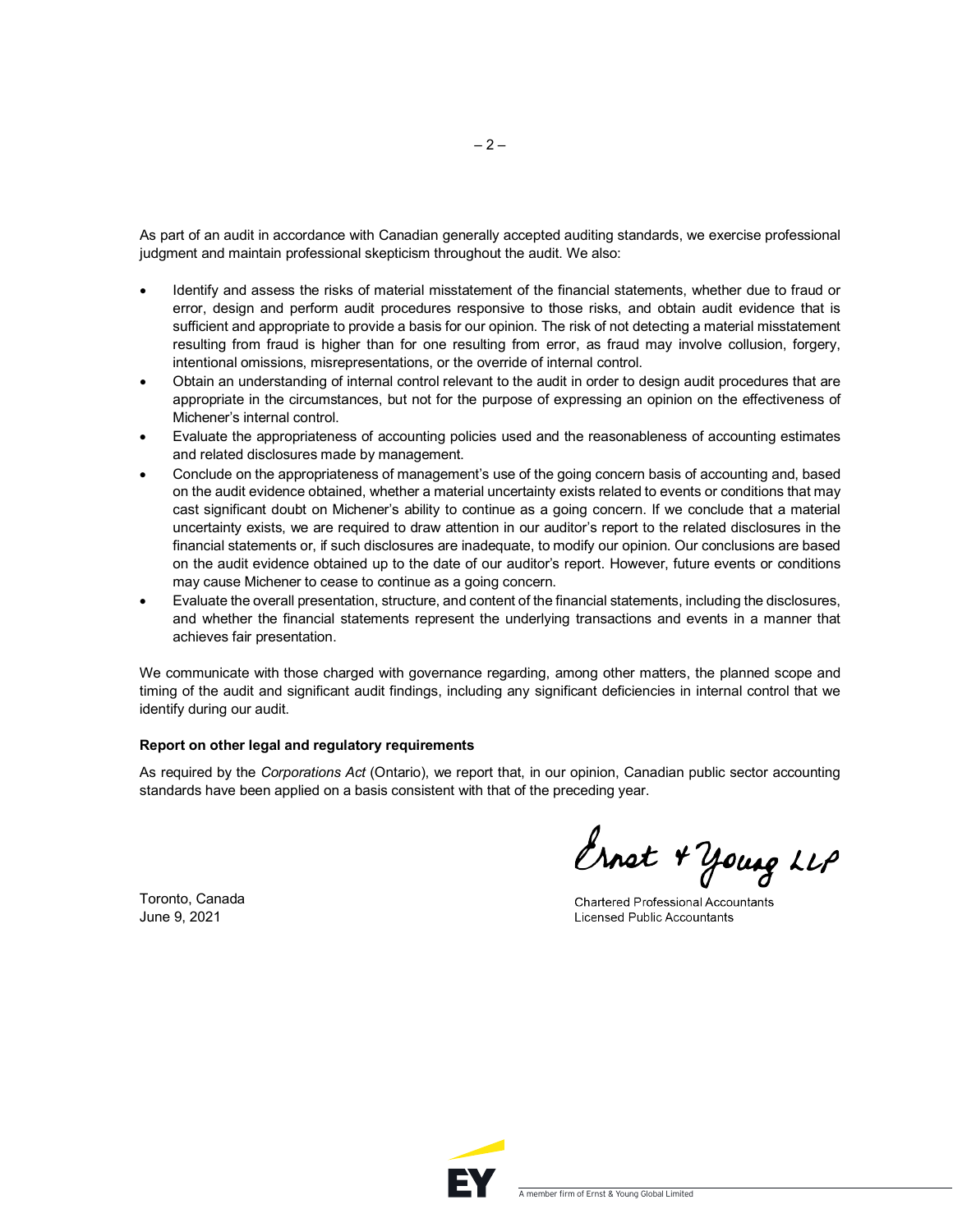# **Statement of financial position**

As at March 31

|                                                                    | 2021       | 2020       |
|--------------------------------------------------------------------|------------|------------|
|                                                                    | \$         | \$         |
| <b>Assets</b>                                                      |            |            |
| Current                                                            |            |            |
| Cash and cash equivalents                                          | 5,464,957  | 3,521,836  |
| Short-term investments [note 3]                                    | 712,465    | 478,144    |
| Accounts receivable [notes 9[b] and 13]                            | 2,878,017  | 2,988,948  |
| Prepaid expenses                                                   | 560,310    | 438,460    |
| <b>Total current assets</b>                                        | 9,615,749  | 7,427,388  |
| Capital assets, net [note 4]                                       | 18,140,155 | 19,161,849 |
| Long-term investments [note 3]                                     | 10,726,654 | 9,769,273  |
|                                                                    | 38,482,558 | 36,358,510 |
| <b>Liabilities and net assets</b>                                  |            |            |
| Current                                                            |            |            |
| Accounts payable and accrued liabilities <i>[notes 6 and 9[a]]</i> | 5,977,216  | 5,226,624  |
| Deferred revenue                                                   | 2,368,811  | 2,174,648  |
| Deferred contributions [note 6]                                    | 29,251     | 16,251     |
| <b>Total current liabilities</b>                                   | 8,375,278  | 7,417,523  |
| Deferred capital contributions [note 7]                            | 13,990,735 | 15,027,917 |
| <b>Total liabilities</b>                                           | 22,366,013 | 22,445,440 |
| Commitments [note 11]                                              |            |            |
| <b>Net assets</b>                                                  |            |            |
| Unrestricted                                                       | 4,149,418  | 4,108,909  |
| Internally restricted [note 8]                                     | 7,623,128  | 6,264,520  |
| Endowed [note 8]                                                   | 3,755,305  | 3,562,775  |
|                                                                    | 15,527,851 | 13,936,204 |
| Accumulated remeasurement gains (losses)                           | 588,694    | (23, 134)  |
| <b>Total net assets</b>                                            | 16,116,545 | 13,913,070 |
|                                                                    | 38,482,558 | 36,358,510 |
| See accompanying notes                                             |            |            |

Approved on behalf of the Board:

Cornell CV Wright Chair, Board of Trustees

Bub frymer

Barbara Stymiest Chair, Finance and Audit Committee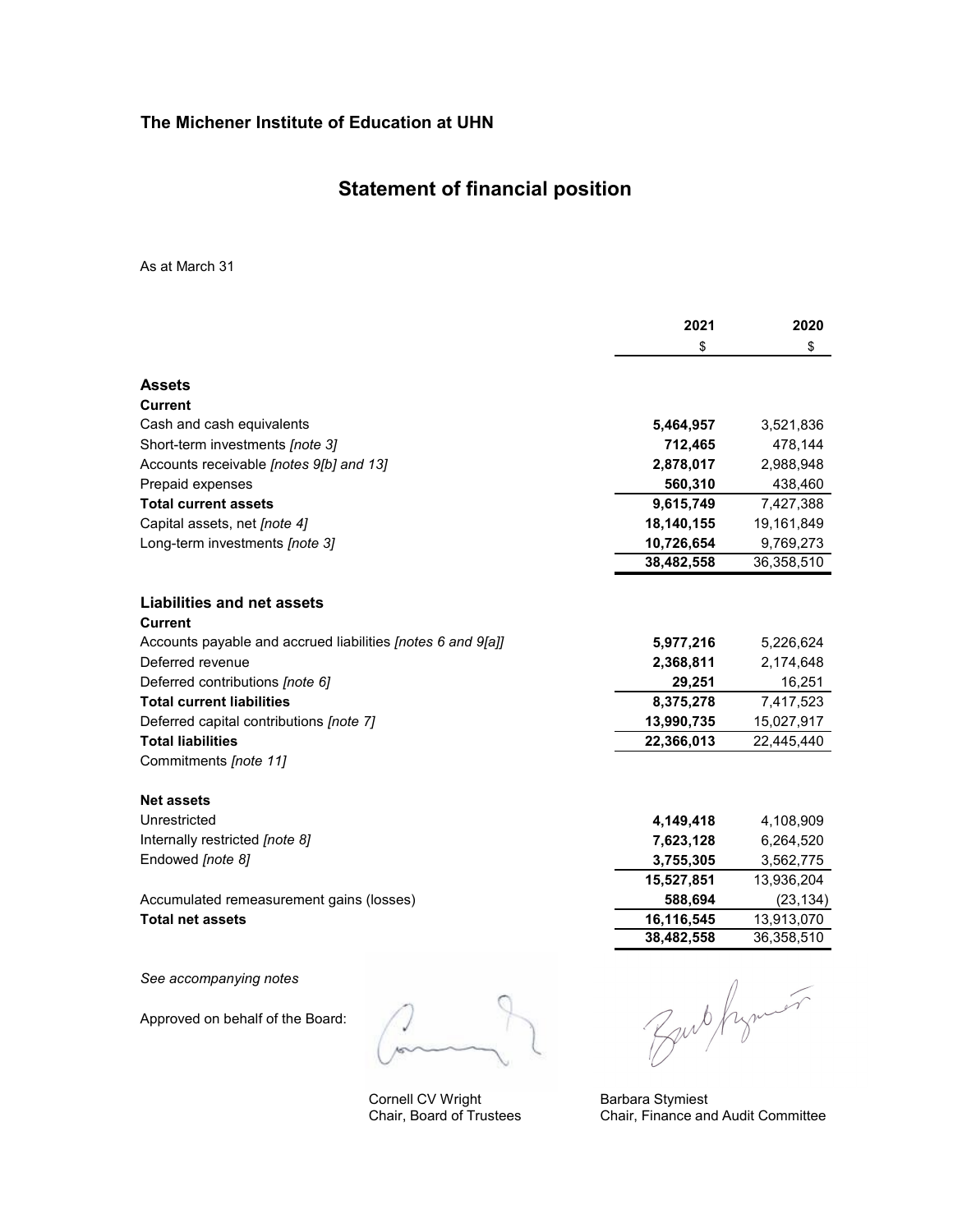# **Statement of operations**

Year ended March 31

|                                                         | 2021        | 2020          |
|---------------------------------------------------------|-------------|---------------|
|                                                         | \$          | \$            |
| Revenue                                                 |             |               |
| Ontario Ministry of Health                              | 17,927,236  | 18,298,621    |
| Tuition revenue                                         | 8,880,406   | 7,838,459     |
| Rental income                                           | 326,652     | 563,011       |
| Other income                                            | 895,668     | 1,164,900     |
| Investment income                                       | 465,913     | 333,321       |
| Scholarships and bursary fund contributions             | 38,858      | 25,750        |
|                                                         | 28,534,733  | 28,224,062    |
| <b>Expenses</b>                                         |             |               |
| Compensation [notes 9 and 10]                           | 19,886,751  | 18,844,988    |
| Building occupancy costs                                | 2,654,967   | 2,625,199     |
| Other operating                                         | 2,494,158   | 2,532,956     |
| <b>Educational support</b>                              | 891,109     | 1,769,797     |
| Education program                                       | 280,216     | 62,284        |
| Scholarship and bursary awards [note 9b]                | 508,155     | 521,516       |
|                                                         | 26,715,356  | 26,356,740    |
| Excess of revenue over expenses before the following    | 1,819,377   | 1,867,322     |
| Amortization [note 4]                                   | (1,984,118) | (2, 187, 005) |
| Amortization of deferred capital contributions [note 7] | 1,625,554   | 1,852,618     |
| Excess of revenue over expenses for the year            | 1,460,813   | 1,532,935     |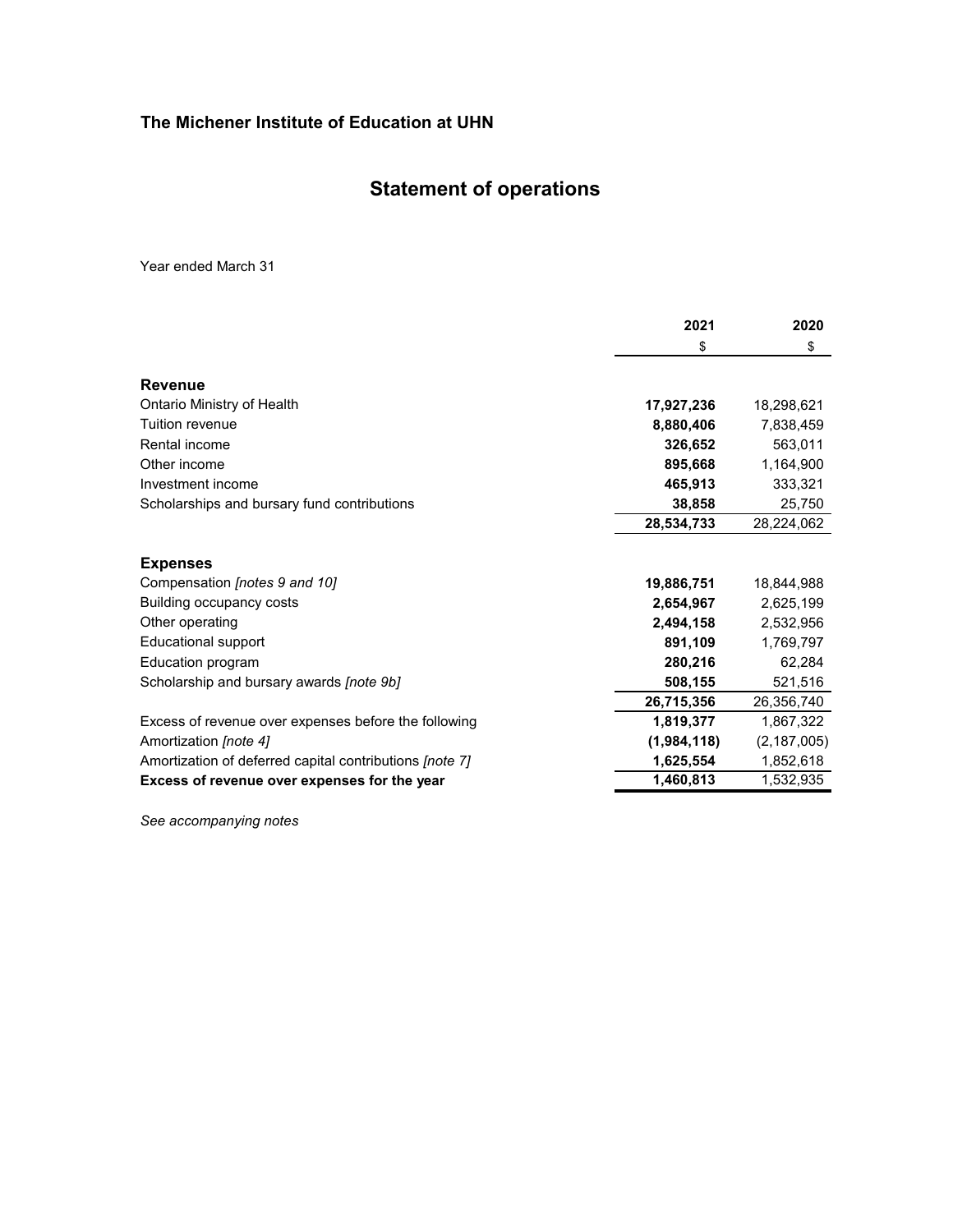# **Statement of changes in net assets**

Year ended March 31

|                                                            |                     | 2021                     |                |              | 2020         |
|------------------------------------------------------------|---------------------|--------------------------|----------------|--------------|--------------|
|                                                            | <b>Unrestricted</b> | Internally<br>restricted | <b>Endowed</b> | <b>Total</b> | <b>Total</b> |
|                                                            | \$                  | \$                       | \$             | \$           | \$           |
| Balance, beginning of year                                 | 4,108,909           | 6,264,520                | 3,562,775      | 13,936,204   | 12,378,634   |
| Excess of revenue over                                     |                     |                          |                |              |              |
| expenses for the year                                      | 1,460,813           |                          |                | 1,460,813    | 1,532,935    |
| Interfund transfers <i>[note 8]</i>                        | (1,420,304)         | 1,358,608                | 61,696         |              |              |
| Donations received                                         |                     |                          | 7,485          | 7,485        | 3,260        |
| Reinvested investment<br>income, externally endowed        |                     |                          |                |              |              |
| funds <i>[notes 6 and 8]</i>                               |                     |                          | 117,346        | 117,346      | 21,069       |
| Reinvested investment income,<br>internally endowed income |                     |                          |                |              |              |
| restricted [notes 6 and 8]                                 |                     |                          | 6,003          | 6,003        | 306          |
| Balance, end of year                                       | 4,149,418           | 7,623,128                | 3,755,305      | 15,527,851   | 13,936,204   |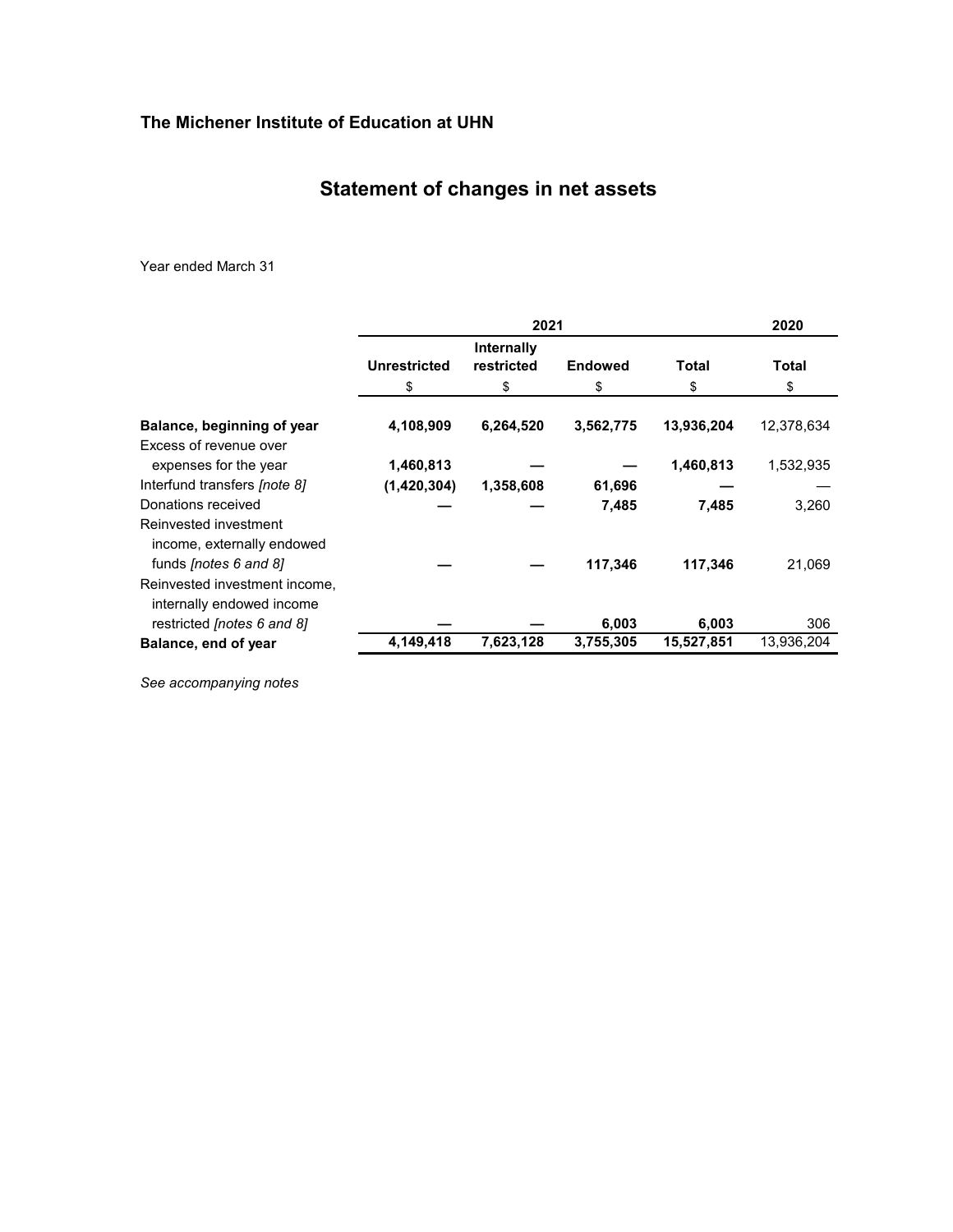# **Statement of remeasurement gains (losses)**

Year ended March 31

|                                                             | 2021      | 2020       |
|-------------------------------------------------------------|-----------|------------|
|                                                             | S         | \$         |
| Accumulated remeasurement gains (losses), beginning of year | (23, 134) | 372.567    |
| Net realized gains attributable to investments,             |           |            |
| reclassified to statement of operations                     | (584,593) | (343, 775) |
| Unrealized gains (losses) attributable to investments, net  | 1,196,421 | (51, 926)  |
| Accumulated remeasurement gains (losses), end of year       | 588,694   | (23, 134)  |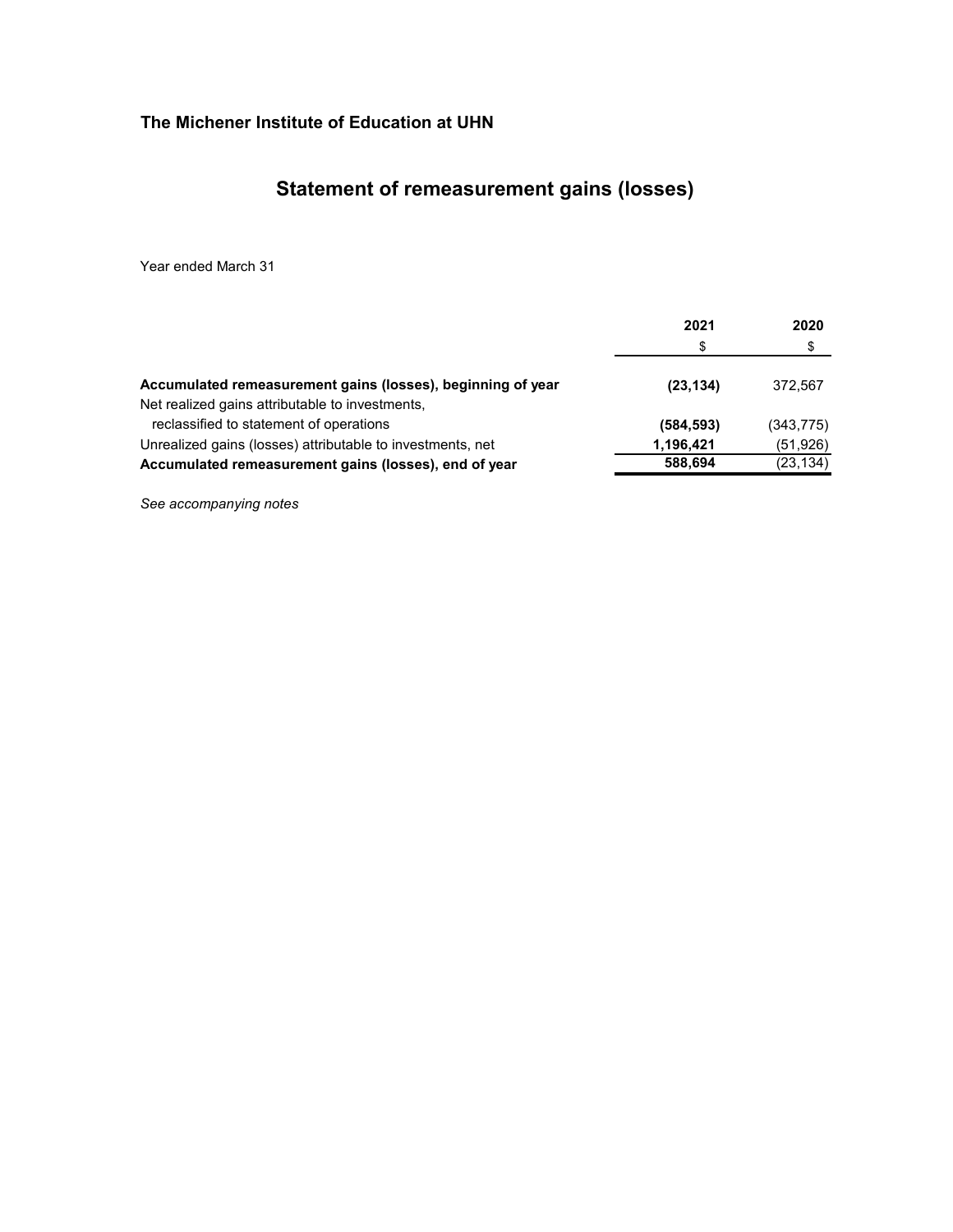# **Statement of cash flows**

Year ended March 31

|                                                                      | 2021          | 2020          |
|----------------------------------------------------------------------|---------------|---------------|
|                                                                      | \$            | \$            |
|                                                                      |               |               |
| <b>Operating activities</b>                                          |               |               |
| Excess of revenue over expenses for the year                         | 1,460,813     | 1,532,935     |
| Add (deduct) items not involving cash                                |               |               |
| Amortization                                                         | 1,984,118     | 2,187,005     |
| Gain on disposal of capital assets                                   |               | (10)          |
| Amortization of deferred capital contributions                       | (1,625,554)   | (1,852,618)   |
|                                                                      | 1,819,377     | 1,867,312     |
| Changes in non-cash working capital balances related to operations   |               |               |
| Accounts receivable                                                  | 110,931       | (2, 145, 710) |
| Prepaid expenses                                                     | (121, 850)    | 25,090        |
| Accounts payable and accrued liabilities [note 12]                   | 989,011       | (645, 569)    |
| Deferred revenue                                                     | 194,163       | 62,197        |
| Deferred contributions                                               | 13,000        | 250           |
| Cash provided by (used in) operating activities                      | 3,004,632     | (836, 430)    |
|                                                                      |               |               |
| <b>Capital activities</b>                                            |               |               |
| Proceeds from sale of capital assets                                 |               | 10            |
| Purchase of capital assets [note 12]                                 | (1, 200, 843) | (6,546,848)   |
| Cash used in capital activities                                      | (1, 200, 843) | (6, 546, 838) |
|                                                                      |               |               |
| <b>Investing activities</b>                                          |               |               |
| Increase in investments, net                                         | (456, 525)    | (268, 397)    |
| Cash used in investing activities                                    | (456,525)     | (268,397)     |
|                                                                      |               |               |
| <b>Financing activities</b>                                          |               |               |
| Contributions received for capital purposes                          | 588,372       | 6,173,723     |
| Endowment contributions                                              | 7,485         | 3,260         |
| Cash provided by financing activities                                | 595,857       | 6,176,983     |
|                                                                      |               |               |
| Net increase (decrease) in cash and cash equivalents during the year | 1,943,121     | (1,474,682)   |
| Cash and cash equivalents, beginning of year                         | 3,521,836     | 4,996,518     |
| Cash and cash equivalents, end of year                               | 5,464,957     | 3,521,836     |
|                                                                      |               |               |
| Cash and cash equivalents represented by                             |               |               |
| Cash                                                                 | 564,957       | 121,836       |
| Cash equivalents                                                     | 4,900,000     | 3,400,000     |
|                                                                      | 5,464,957     | 3,521,836     |
|                                                                      |               |               |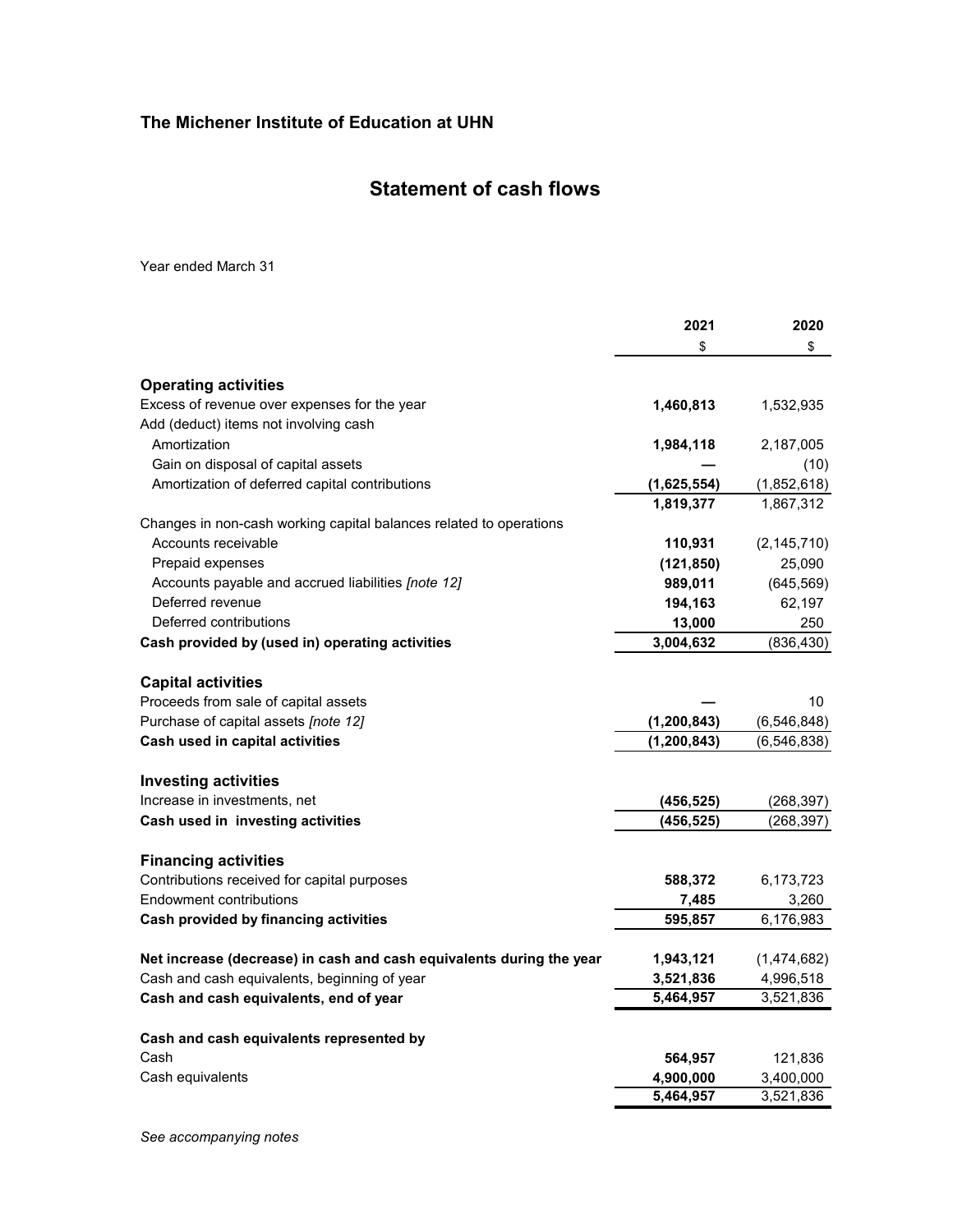# **Notes to financial statements**

March 31, 2021

### **1. Description of the organization**

The Michener Institute of Education at UHN's ["Michener"] vision: The Leader in Applied Health Sciences Education through excellence and innovation. Michener is dedicated to the education of pre-eminent applied health science practitioners capable of providing transformational leadership, performance and evidence-based best practice.

Michener is a registered charitable organization incorporated under the laws of the Province of Ontario as a corporation without share capital and as such is generally exempt from income taxes.

The University Health Network ["UHN"] exercises control over Michener and the business relationship between Michener and UHN is governed by a service agreement.

### **2. Summary of significant accounting policies**

These financial statements have been prepared in accordance with the *Public Sector Accounting Handbook*, which sets out generally accepted accounting principles for government not-for-profit organizations in Canada. Michener applies the standards for government not-for-profit organizations that include Section PS 4200 to PS 4270.

#### **Revenue recognition**

Michener follows the deferral method of accounting for contributions. Contributions are recorded in the accounts when received or receivable, if the amount to be received can be reasonably estimated and collection is reasonably assured. Donations are recorded when received since pledges are not legally enforceable claims. Unrestricted contributions are recognized as revenue when initially recorded in the accounts. Externally restricted contributions are deferred when initially recorded in the accounts and recognized as revenue in the period in which the related expenses are incurred. Donations restricted for the purchase of capital assets are recorded as deferred capital contributions and amortized to income at the same rate as the capital assets funded by the contributions. Donations where the donor requires that the principal must be maintained permanently are recorded as direct increases of endowed net assets in the year in which they are received.

Tuition revenue is recognized when courses and seminars are held.

Rental and other income are recognized when the goods have been sold or when the services have been provided.

Investment income, which consists of interest, dividends, and realized gains and losses, net of related fees is recorded as investment income (loss) in the statement of operations, except to the extent that it is reinvested in endowments for capital preservation, in which case it is added to or deducted from endowment net assets *[note 8]*. Unrealized gains and losses are recorded in the statement of remeasurement gains and losses.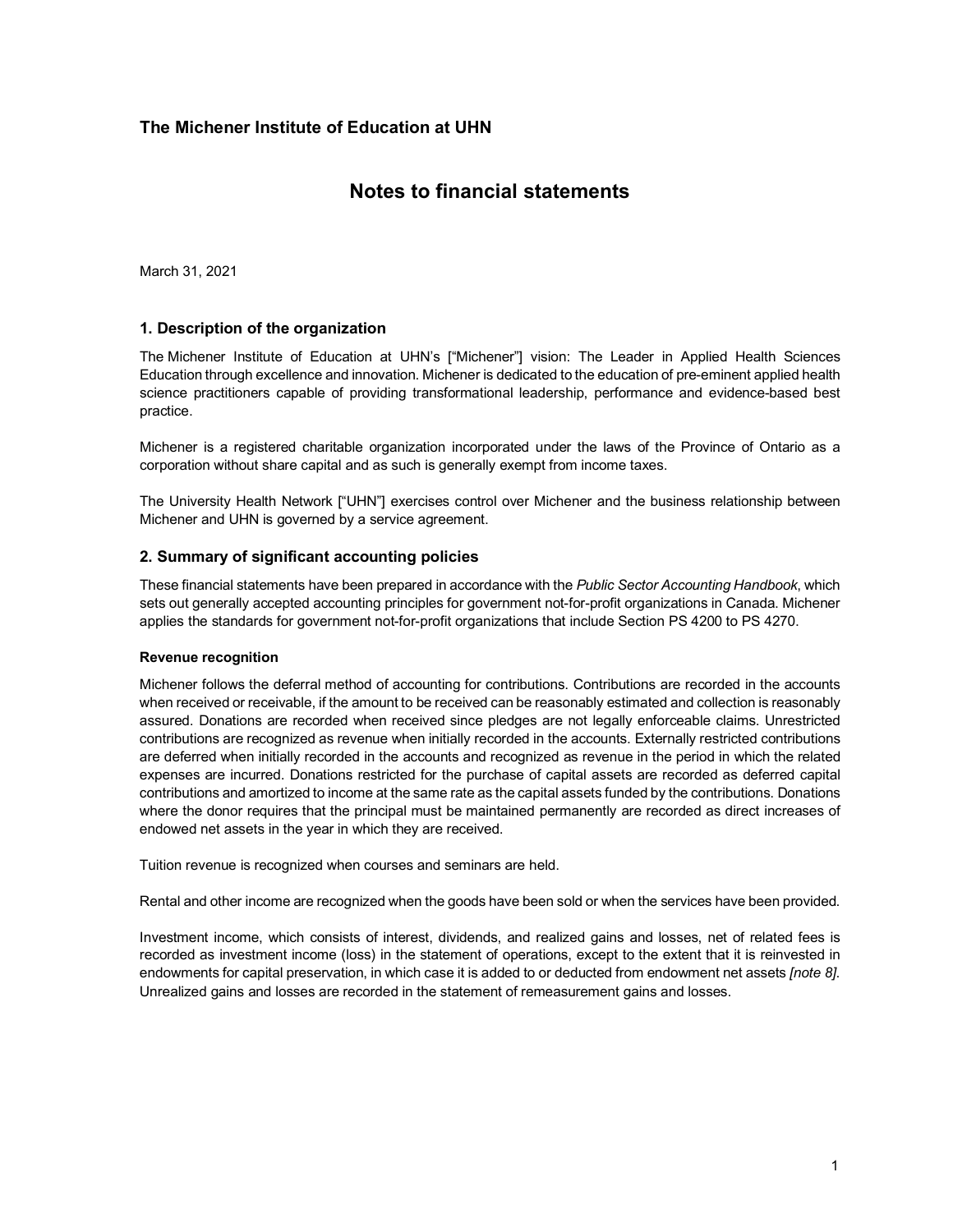### **Notes to financial statements**

March 31, 2021

#### **Contributed goods and services**

Donated goods and services are not recorded in the accounts of Michener, except when such goods and services are valued by a qualified appraiser, a valuation report is provided to Michener, and when such goods and services are used in the normal course of operations.

#### **Cash and cash equivalents**

Cash and cash equivalents include highly liquid term deposits, which have maturities of less than 90 days from the date of purchase, or are readily convertible to cash with no penalty, unless they are held for investment purposes in which case they are classified as investments.

#### **Capital assets**

Purchased capital assets are recorded at cost. Donated capital assets are recorded at fair market value at the date of contribution. Capital assets are amortized on a straight-line basis at annual rates based on the estimated useful lives of the assets as follows:

| <b>Building</b>        | 2%            |
|------------------------|---------------|
| Furniture and fixtures | $10\% - 20\%$ |
| Teaching equipment     | $10\% - 20\%$ |

Construction in progress comprises construction and development costs. No amortization is recorded until construction is substantially complete and the assets are ready for productive use.

Capital assets are reviewed for impairment whenever events or changes in circumstances indicate the asset no longer contributes to Michener's ability to provide goods and services, or the value of future economic benefits associated with the asset is less than its book value. The impairment loss is measured as the extent to which the carrying value exceeds the fair value, if any.

#### **Employee benefit plan**

Defined contribution accounting is applied for the Healthcare of Ontario Pension Plan ["HOOPP"], a multi-employer pension plan, whereby contributions are expensed on an accrual basis, as Michener has insufficient information to apply defined benefit plan accounting.

#### **Use of estimates**

The preparation of financial statements requires management to make estimates and assumptions that affect the reported amounts of assets and liabilities and disclosure of contingent assets and liabilities at the date of the financial statements, and the reported amounts of revenue and expenses during the reporting period. Actual results could differ from those estimates. Accounts requiring significant estimates include accounts receivable and the collectability thereof, useful life of capital assets, accrued liabilities and deferred revenue.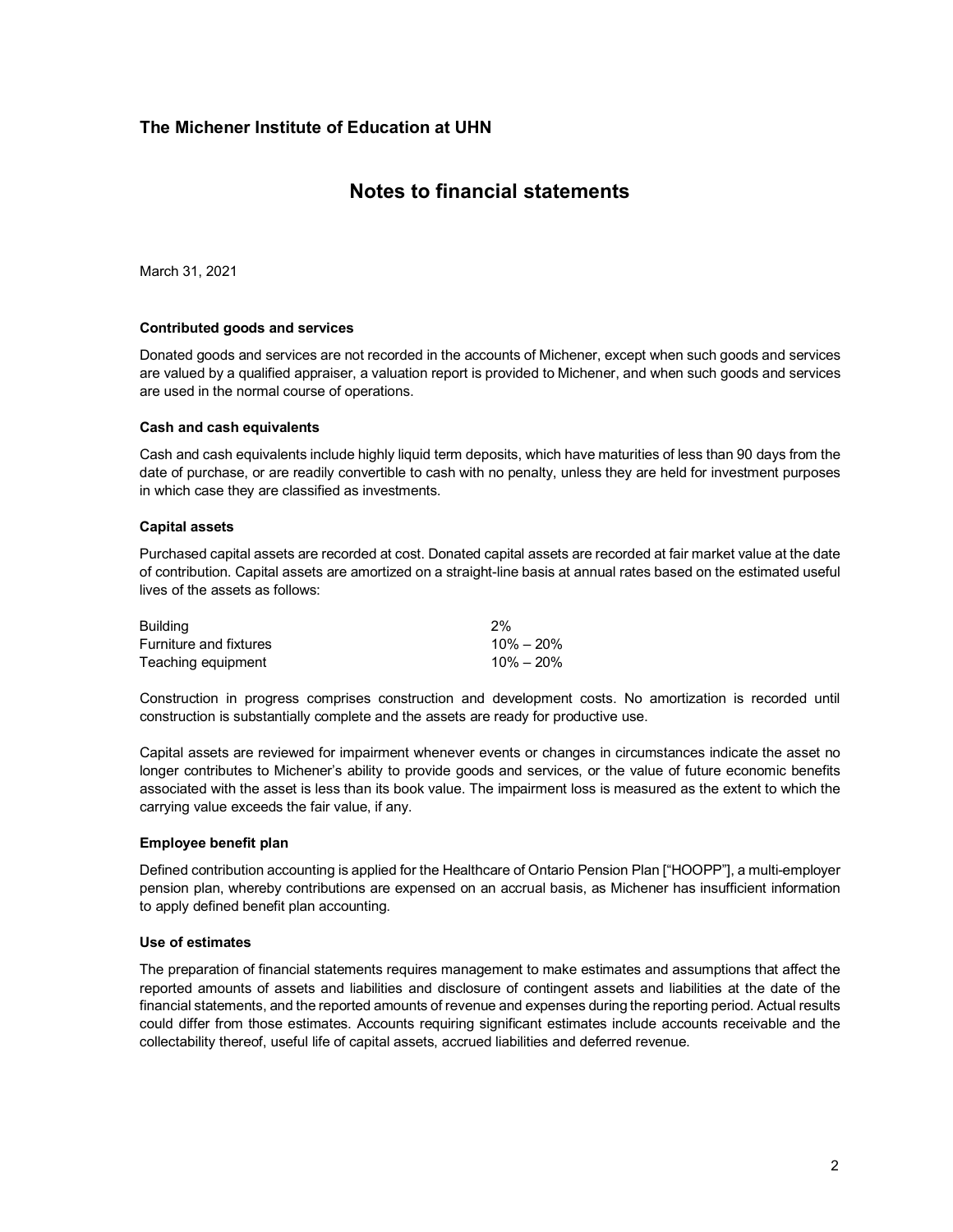# **Notes to financial statements**

March 31, 2021

The amount of revenue recognized from the Ontario Ministry of Health [the "Ministry"] requires a number of estimates based on the application of the funding agreement. Michener has a multi-year funding agreement with the Ministry whereby the Ministry will fund certain post-secondary programs relating to applied health sciences, subject to various terms and conditions agreed to by the parties. Michener and the Ministry entered into a threeyear Transfer Payment Agreement effective April 1, 2018, for a three-year period ending on March 31, 2021. Subsequent to year end, Michener and the Ministry are working on executing an amending agreement that will extend the Transfer Payment Agreement with certain revisions through to March 31, 2024. Michener's educational programs are funded by grants from the Ministry in accordance with Michener's requirements based on an approved operating budget. The funding specifically excludes depreciation, but includes expenditures on capital assets, if pre-approved. The operating grants shown in the statement of operations represent total funding for the period. The Ministry requires any deficit incurred on funded operations to be absorbed by Michener, while any excess of revenue over expenses on funded operations is to be refunded to the Ministry.

#### **Financial instruments**

Financial instruments are classified in one of the following categories: [i] fair value; or [ii] cost or amortized cost. Michener determines the classification of its financial instruments at initial recognition.

Financial instruments measured at fair value are classified according to a fair value hierarchy that reflects the importance of the data used to perform each valuation. The fair value hierarchy is made up of the following levels:

- Level 1 valuation based on quoted prices [unadjusted] in active markets for identical assets or liabilities;
- Level 2 valuation techniques based on inputs other than quoted prices included in Level 1 that are observable for the asset or liability, either directly or indirectly; and
- Level 3 valuation techniques using inputs for the asset or liability that are not based on observable market data [unobservable inputs].

Investments reported at fair value consist of equity instruments that are quoted in an active market as well as investments in pooled funds, derivative contracts and any other investments where the investments are managed on a fair value basis and the fair value option is elected. Transaction costs are recognized in the statement of operations in the period during which they are incurred. Investments at fair value are remeasured at their fair value at the end of each reporting period. Any revaluation gains and losses are recognized in the statement of remeasurement gains and losses and are cumulatively reclassified to the statement of operations upon disposal or settlement.

Investments in securities not designated to be measured at fair value are initially recorded at fair value plus transaction costs and are subsequently measured at amortized cost using the effective interest rate method, less any provision for impairment.

All investment transactions are recorded on a trade date basis.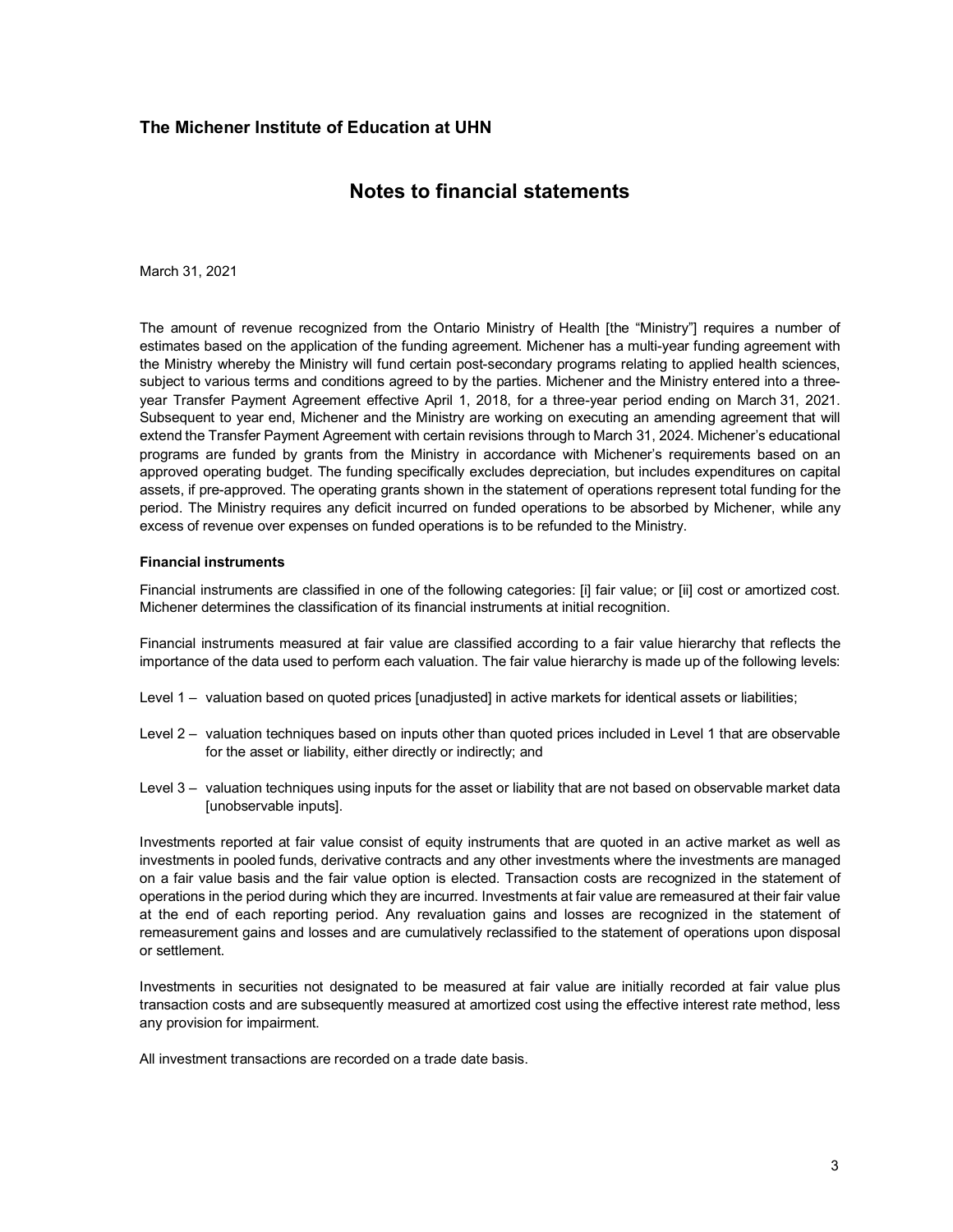# **Notes to financial statements**

March 31, 2021

A write-down is recognized in the statement of operations for a portfolio investment in either category when there has been a loss in the value of the investment considered as an "other than temporary" loss. Subsequent changes to the remeasurement of portfolio investments in the fair value category are reported in the statement of remeasurement gains and losses. If the loss in value of a portfolio investment subsequently reverses, the writedown to the statement of operations is not reversed until the investment is sold.

Other financial instruments, including cash and cash equivalents, accounts receivable and accounts payable and accrued liabilities, are initially recorded at their fair value and are subsequently measured at cost, net of any provisions for impairment.

#### **3. Investments**

Details of the investments are as follows:

|                                    | 2021       | 2020       |
|------------------------------------|------------|------------|
|                                    | \$         | \$         |
| <b>Short-term investments</b>      |            |            |
| Cash and cash equivalents          | 463,004    | 217,378    |
| Short-term securities              | 249,461    | 260,766    |
|                                    | 712,465    | 478.144    |
| Long-term investments              |            |            |
| Guaranteed investment certificates | 1,291,305  | 1,274,098  |
| Corporate bonds                    | 2,649,761  | 2,430,683  |
| Government bonds                   | 3,562,198  | 3,427,657  |
| Equities                           | 3,223,390  | 2,636,835  |
|                                    | 10,726,654 | 9,769,273  |
|                                    | 11,439,119 | 10,247,417 |

Investments in government and corporate bonds are reported at fair value and represent Level 2 investments in the fair value hierarchy. Investments in equities are reported at fair value and represent Level 1 investments in the fair value hierarchy.

During the year ended March 31, 2021 and 2020, there were no transfers between fair value hierarchy levels.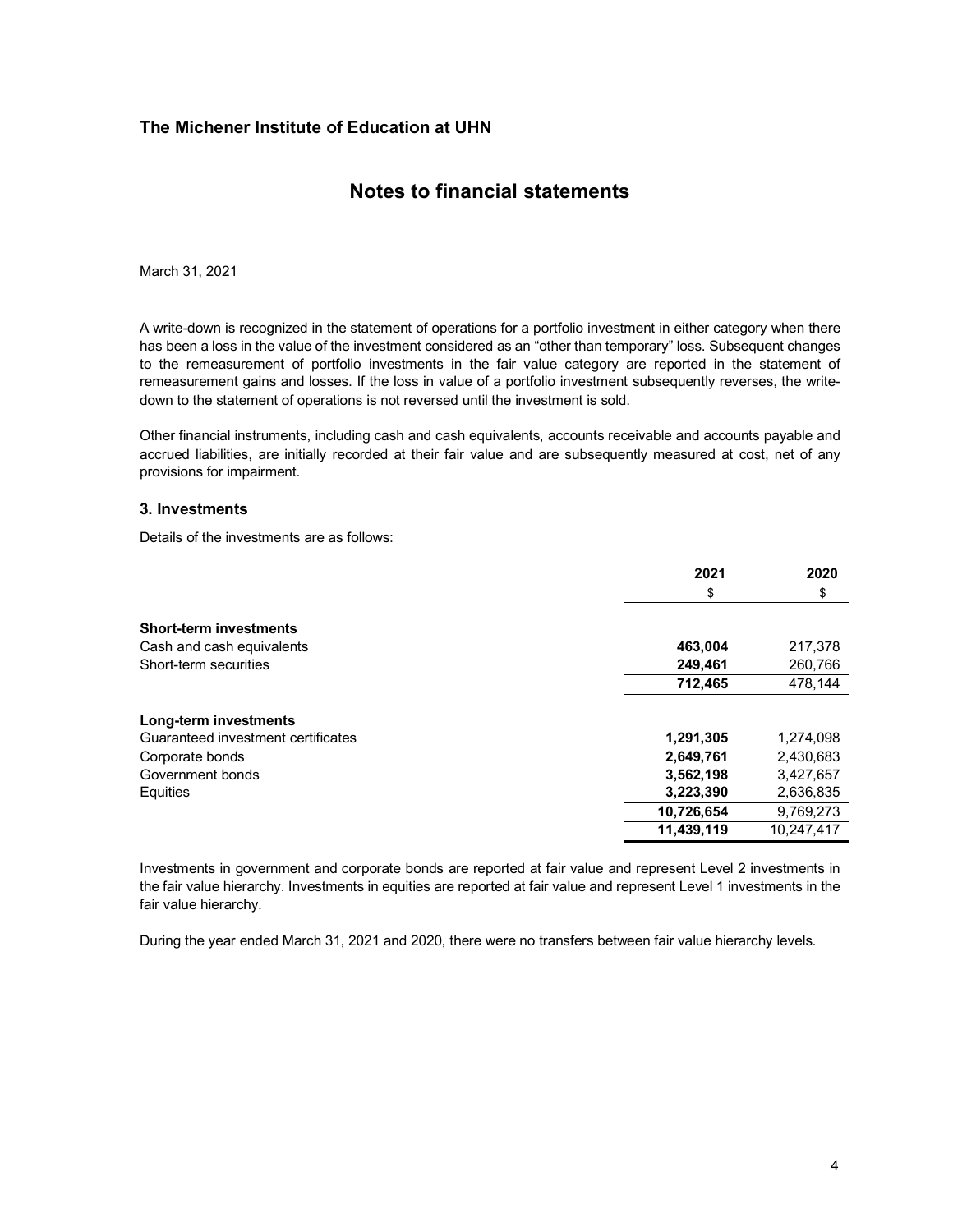### **Notes to financial statements**

March 31, 2021

### **4. Capital assets**

|                               |                         | 2021               |                        |
|-------------------------------|-------------------------|--------------------|------------------------|
|                               |                         | <b>Accumulated</b> | Net book               |
|                               | Cost                    | amortization       | value                  |
|                               | \$                      | \$                 | \$                     |
| Land                          | 1,158,262               |                    | 1,158,262              |
| <b>Building</b>               | 31,863,158              | 24,483,381         | 7,379,777              |
| <b>Furniture and fixtures</b> | 3,620,559               | 3,532,497          | 88,062                 |
| Teaching equipment            | 17,815,623              | 15,886,859         | 1,928,764              |
| Construction in progress      | 7,585,290               |                    | 7,585,290              |
|                               | 62,042,892              | 43,902,737         | 18,140,155             |
|                               |                         | 2020               |                        |
|                               |                         |                    |                        |
|                               |                         | <b>Accumulated</b> | Net book               |
|                               | Cost                    | amortization       | value                  |
|                               | \$                      | \$                 | \$                     |
| Land                          |                         |                    |                        |
| <b>Building</b>               | 1,158,262<br>31,863,158 | 23,240,445         | 1,158,262<br>8,622,713 |
| <b>Furniture and fixtures</b> | 3,548,853               | 3,424,429          | 124,424                |
| Teaching equipment            | 17,401,825              | 15,280,965         | 2,120,860              |
| Construction in progress      | 7,135,590               |                    | 7,135,590              |

During the year, fully amortized assets of \$27,220 [2020 – \$426,884] were written off as they are no longer in use.

### **5. Credit facilities**

Michener has an operating line of credit to a maximum of \$3,500,000. Any advances on this line of credit incur interest at the bank prime lending rate less 0.25% per annum. As at March 31, 2021, advances against the line of credit were nil [2020 – nil].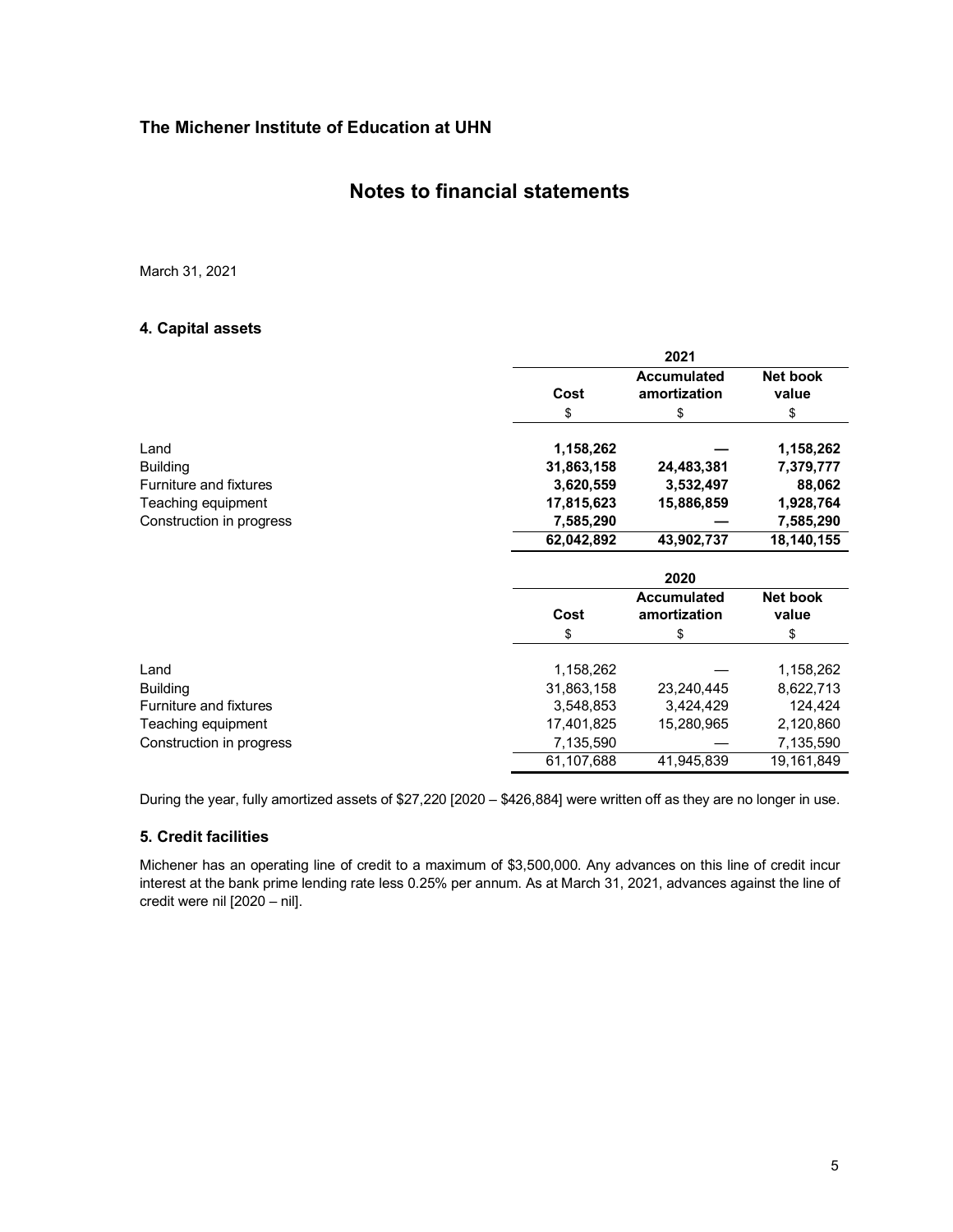### **Notes to financial statements**

March 31, 2021

### **6. Deferred contributions**

Deferred contributions consist of the following:

|                                                                                   | 2021       | 2020        |
|-----------------------------------------------------------------------------------|------------|-------------|
|                                                                                   | \$         | \$          |
|                                                                                   |            |             |
| Deferred contributions, beginning of year                                         | 16.251     | 16,001      |
| Contributions received in the year                                                | 186,697    | 2,135,285   |
| Amount available for spending related to externally endowed funds <i>[note 8]</i> | 176,146    | 79,869      |
| Amount available for spending relating to internally endowed funds [note 8]       | 3,712      | 1,587       |
| Amount recognized as revenue in the year                                          | (213,080)  | (1,814,341) |
| Investment income transferred to externally endowed funds [note 8]                | (117, 346) | (21,069)    |
| Investment income transferred to internally endowed funds [note 8]                | (6,003)    | (306)       |
| Amounts transferred to accounts payable and accrued liabilities                   | (17, 126)  | (380,775)   |
| Deferred contributions, end of year                                               | 29.251     | 16.251      |

### **7. Deferred capital contributions**

Deferred capital contributions represent the unamortized amount of contributions received for the purchase of capital assets. The changes in the deferred capital contributions balance for the years ended March 31 are as follows:

|                                                   | 2021        | 2020        |
|---------------------------------------------------|-------------|-------------|
|                                                   | \$          | \$          |
| Deferred capital contributions, beginning of year | 15,027,917  | 10.706.812  |
| Contributions for capital purposes                | 588.372     | 6.173.723   |
| Amortization of deferred capital contributions    | (1,625,554) | (1,852,618) |
| Deferred capital contributions, end of year       | 13,990,735  | 15,027,917  |

#### **8. Net assets**

Internally restricted net assets represent amounts set aside by the Board for The Education Development Fund, which is used to meet the educational objectives of Michener.

The endowed net assets represent funds whereby the donor or the Board has stipulated that the principal be maintained in perpetuity. Endowed funds totalling \$3,755,305 [2020 – \$3,562,775] are subject to externally imposed restrictions for income to be used for scholarships and bursaries.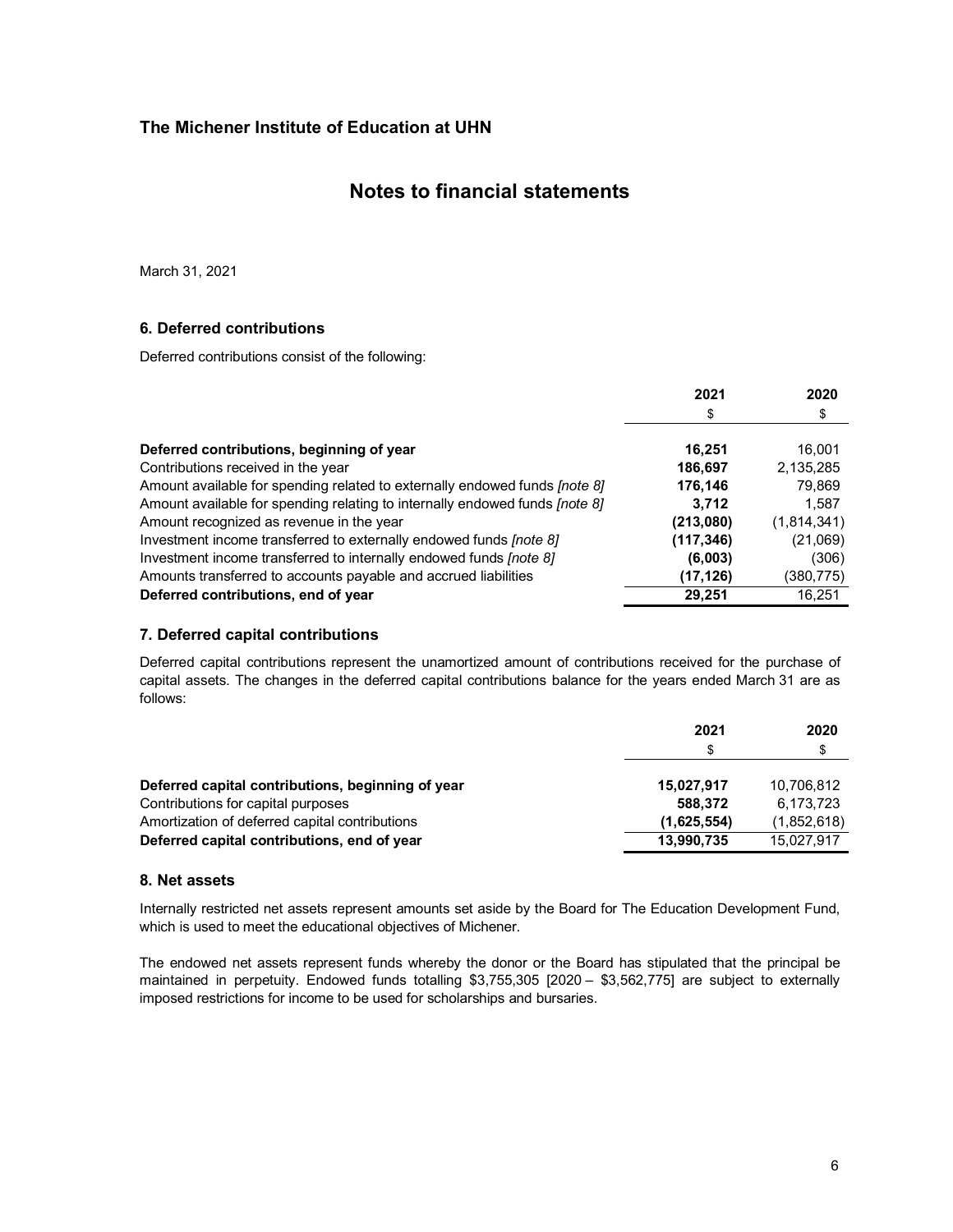### **Notes to financial statements**

March 31, 2021

|                           | 2021      | 2020      |
|---------------------------|-----------|-----------|
|                           | \$        | \$        |
| Internally endowed        | 1,030,144 | 962.445   |
| Externally endowed        | 2,725,161 | 2,600,330 |
| <b>Endowed net assets</b> | 3,755,305 | 3,562,775 |
|                           |           |           |

For externally endowed funds and internally endowed funds with external restrictions on spending, Michener transfers all investment income to deferred contributions and recognizes amounts to income, as investment income, equal to the amount of scholarships and bursaries made in the year. The excess of investment income earned over the disbursements made is reinvested in the endowed funds as preservation of capital.

### **9. Related party transactions**

[a] The business relationship between UHN and Michener is governed by service agreements pursuant to which UHN provides certain management services on a cost-recovery basis.

For the year ended March 31, 2021, services totalling \$1,961,326 [2020 – \$1,762,739] were provided by UHN for senior management and other services and recorded in compensation in the statement of operations. As at March 31, 2021, Michener has \$914,786 [2020 – \$503,355] recorded in accounts payable relating to amounts owing to UHN.

[b] Effective February 13, 2020, UHN and Michener entered into a management agreement for The Institute for Education Research at UHN ["TIER"] in which Michener will provide the management services on a costrecovery basis.

For the year ended March 31, 2021, services totalling \$300,000 [2020 – \$289,085] were provided by Michener for the management of TIER and recorded in compensation in the statement of operations. As at March 31, 2021, Michener has \$300,000 [2020 – \$289,085] recorded in accounts receivable relating to amounts owing from UHN.

In addition, during the year ended March 31, 2021, Michener provided UHN with a grant for TIER in the amount of \$300,000 [2020 – \$300,000] for the advancement of research in health care education which is recorded in scholarship and bursary awards in the statement of operations. The donation does not contain any funds received by Michener directly from the Ministry.

These transactions occur in the normal course of operations and are recorded at their exchange amounts, which is the amount agreed upon by both parties.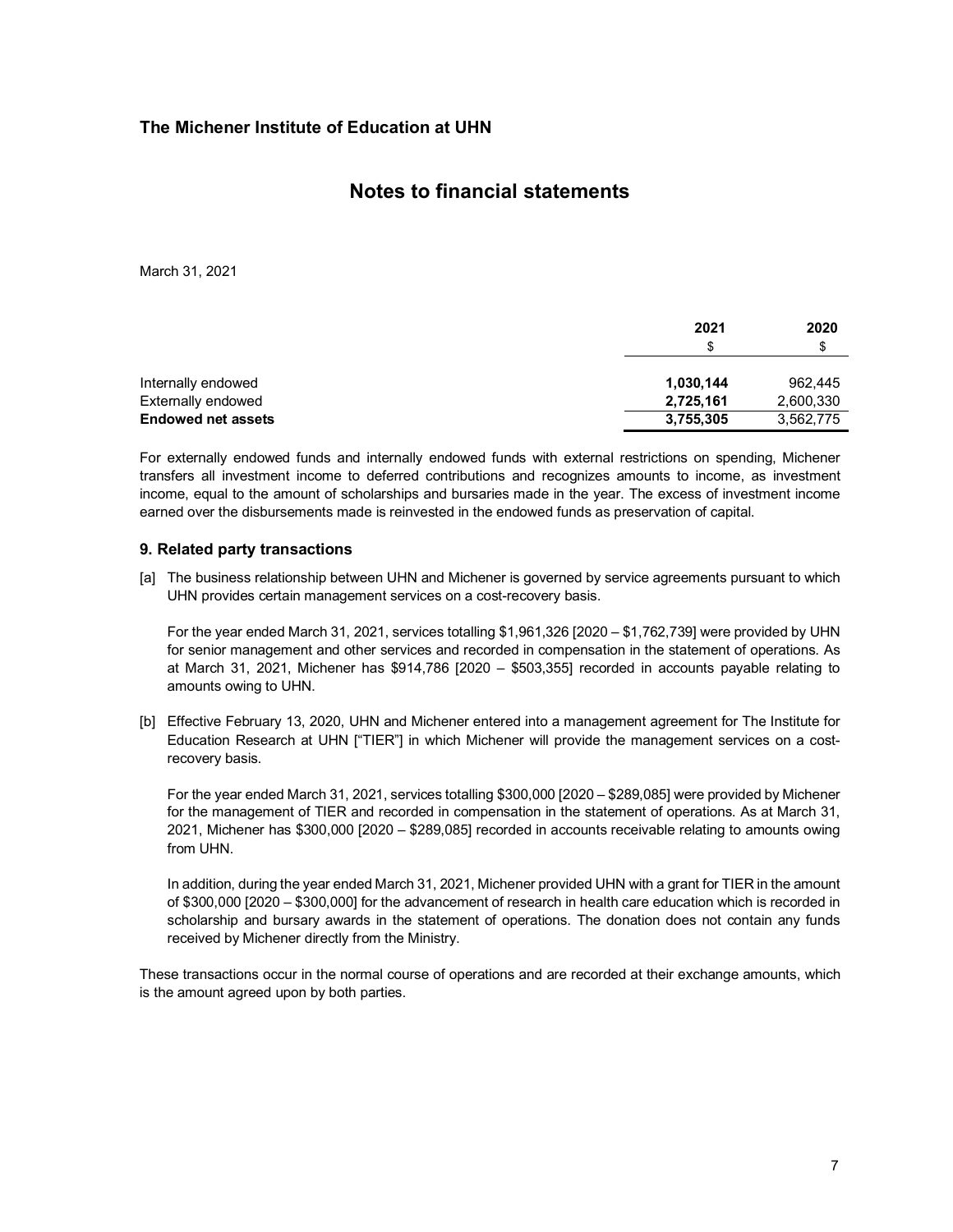# **Notes to financial statements**

March 31, 2021

### **10. Pension plan**

Substantially all of the employees of Michener are members of HOOPP, which is a multi-employer, defined benefit, final average earnings and contributory pension plan. HOOPP is accounted for as a defined contribution plan. Michener's contributions to HOOPP during the year amounted to \$ 1,276,863 [2020 – \$1,159,587]. These amounts are included in compensation expense in the statement of operations. The most recent valuation for financial reporting purposes completed by HOOPP as at December 31, 2020 disclosed net assets available for benefits of \$104 billion with pension obligations of \$80 billion, resulting in a surplus of \$24 billion.

### **11. Commitments**

Michener is committed to annual rental payments under leases for office equipment, which expire in fiscal 2024, as follows:

|      | \$      |
|------|---------|
| 2022 | 125,271 |
| 2023 | 71,866  |
| 2024 | 21,450  |
|      | 218,587 |
|      |         |

#### **12. Statement of cash flows**

Other information related to cash flows is as follows:

|                                                                                          | 2021    | 2020    |
|------------------------------------------------------------------------------------------|---------|---------|
|                                                                                          |         | S       |
| Changes in capital asset purchases funded by accounts payable and<br>accrued liabilities | 238.419 | 146.723 |

### **13. Financial instruments and risk management**

Michener is exposed to various financial risks through its transactions in financial instruments. Michener's overall risk management program focuses on the unpredictability of financial markets and seeks to minimize potential adverse effects on Michener's financial performance.

### **Credit risk**

Michener's principal financial assets are cash and cash equivalents, accounts receivable and investments. The carrying amounts of financial assets on the statement of financial position represent Michener's maximum credit exposure at the statement of financial position date.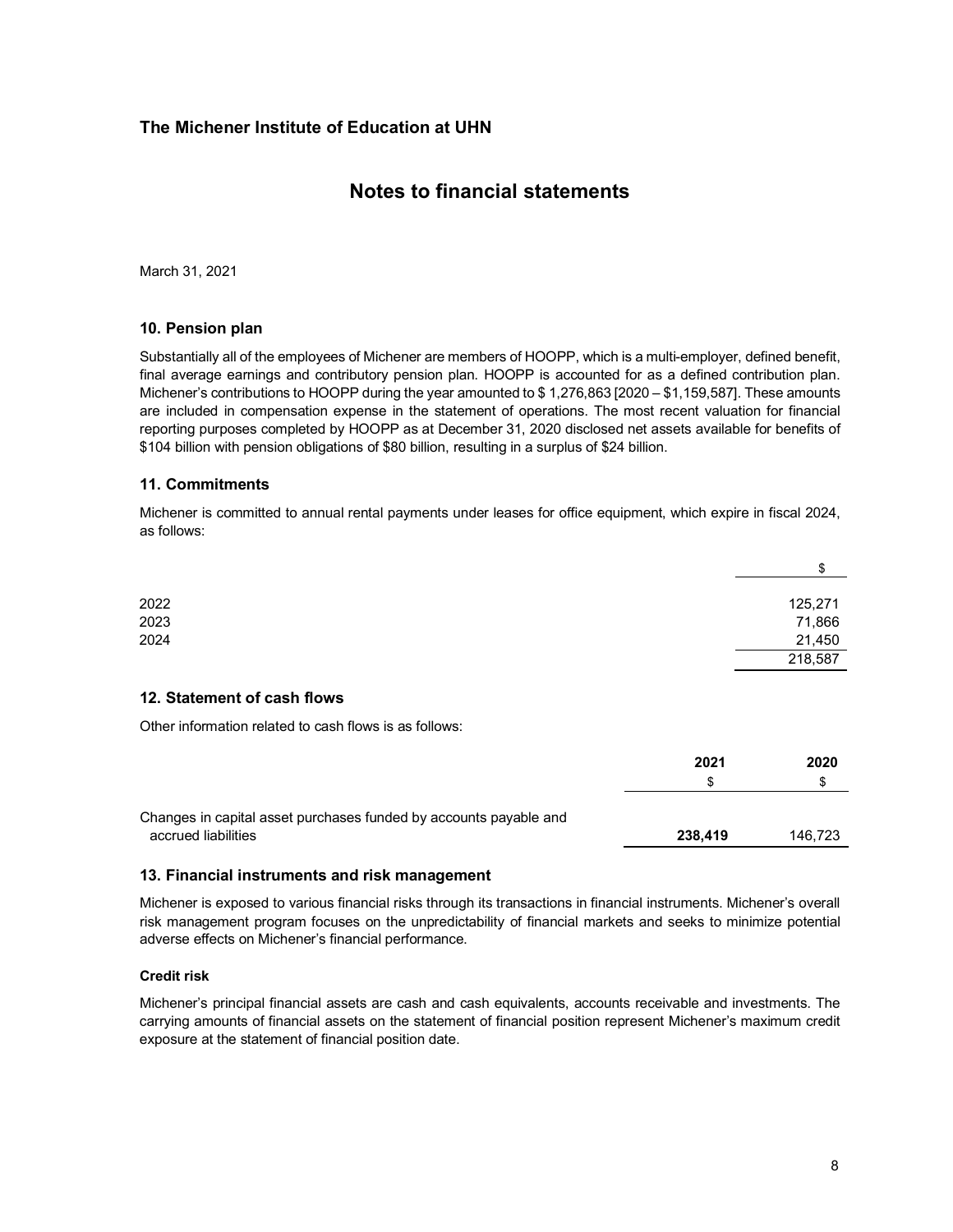# **Notes to financial statements**

March 31, 2021

Michener is exposed to credit risk in connection with its accounts receivable and investments. The accounts receivable disclosed in the statement of financial position are net of an allowance for doubtful accounts of \$131,108 [2020 – \$16,492], estimated by the management of Michener based on previous experience and its assessment of the current economic environment. In February of 2021, Laurentian University applied for creditor protection and had a total amount of \$131,108 due under a joint program agreement. This amount is included in the allowance for doubtful accounts. Michener is exposed to credit risk in the event of non-payment by students for registered courses. The risk is mitigated by the fact that fees are normally paid in advance and the balance is made up of small individual balances.

With respect to credit risk arising from investment activities, Michener manages this risk through its investment policy that has established criteria for the selection of investments that include benchmarks.

#### **Liquidity risk**

Liquidity risk is the risk Michener will not be able to meet its financial obligations when they come due. Michener manages its liquidity risk by forecasting cash flows from operations and anticipating investing and financing activities and maintaining credit facilities to ensure it has sufficient available funds to meet current and foreseeable financial requirements.

#### **Interest rate risk**

Michener is exposed to interest rate risk with respect to its investments in fixed income investments because the fair value will fluctuate due to changes in market interest rates. Michener manages this risk through its investment policy that has established criteria for the selection of investments that include benchmarks.

In addition, Michener is exposed to interest rate risk with respect to advances on its demand credit facilities because cash flows will fluctuate because the interest rate is linked to the bank's prime rate, which change from time to time.

#### **Other price risk**

Michener is exposed to other price risk through changes in market prices [other than changes arising from interest rate risk or currency risk] in connection with its investments in equity securities and pooled funds. Michener manages this risk through its investment policy that has established criteria for the selection of investments that include benchmarks.

A 10% change in the market prices of these investments, with all other variables held constant, would have a \$322,339 impact on accumulated remeasurement gains.